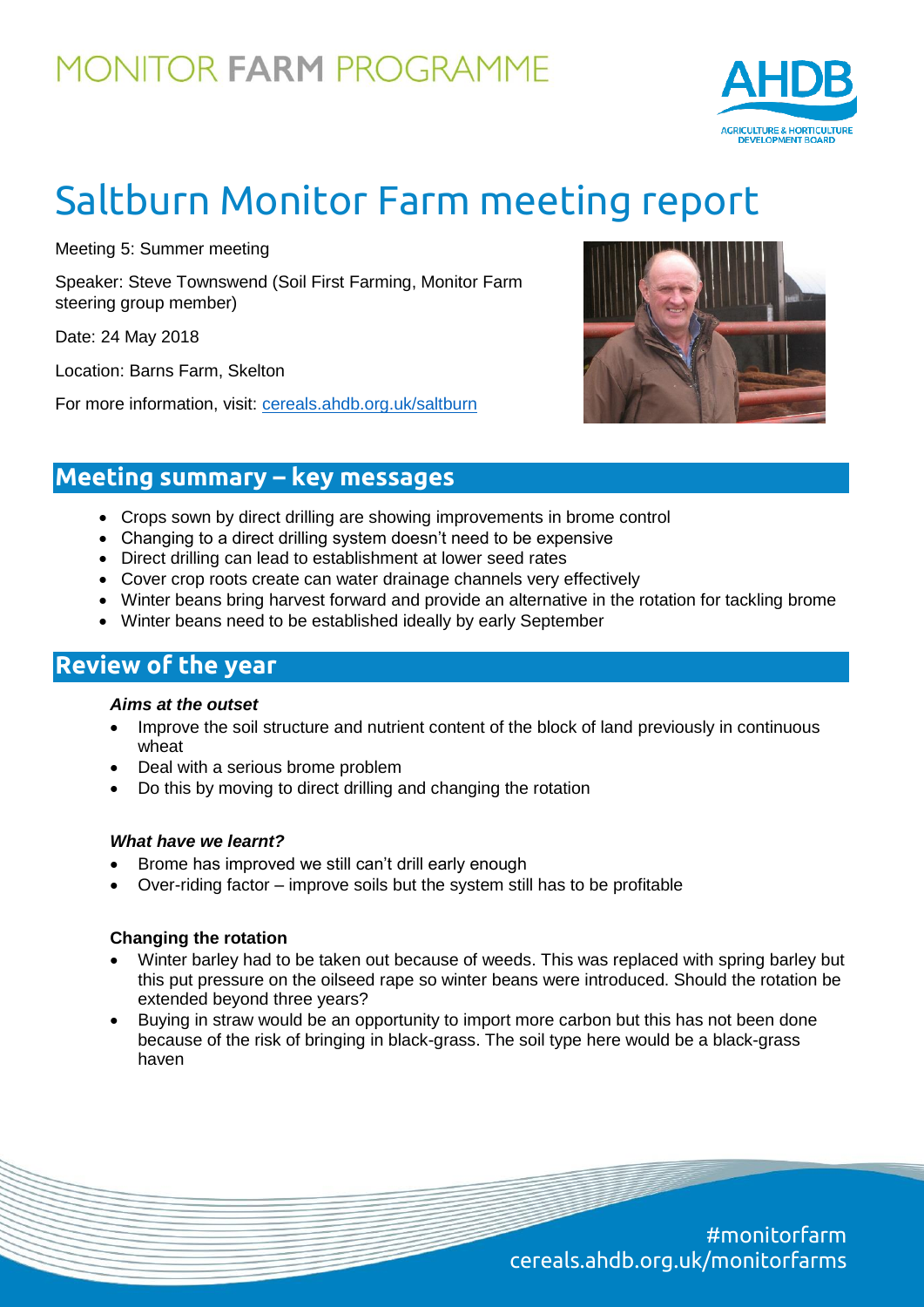## **MONITOR FARM PROGRAMME**



#### **Changing the drill system**

- No till does not have to cost a lot
- The Monitor Farm purchased a second hand drill for less than £13,000
- For cereals it works with 10 inch rows because this cuts down soil movement and for OSR it is changed to 20 inch rows

#### *Advantages of the tine drill*

- $\bullet$  It is simple
- The Metcalf openers produce little disturbance
- The tines cultivate the important bit, i.e. the tilth around the seed
- Tines handle straw whereas discs can tend to push it into the ground
- It takes little pulling (you can pull it with 20 hp/m and here a150 hp tractor is used)
- It allows drilling where it would not have been possible previously
- The second hand value of the drill will probably be more than the farm paid for it

#### **Cultivating and soil organic matter**

- Soil disturbance leads to loss of carbon from the soil through oxidation
- If we are serious about improving soils we need to stop cultivating as deeply
- It is good farming practice to build organic matter in soils this builds carbon
- You probably have a cow's weight of soil biology per acre and these need feeding
- Building organic matter will allow you to cut back N fertiliser and therefore to cut N bills
- This is not possible with a plough
- The number one pollutant in our rivers is topsoil
- Bare soil in the summer goes backwards
- Over winter stubbles are exactly the same
- The livestock under the soil have nothing to eat and they need feeding

### **Grower experiences in the Monitor Farm group**

**1. Comparing 20 years' ploughing (and combination) with reduced tillage**

#### *Ploughing + combination*

- After 20 years soils were not in as good condition as at the start
- In the UK generally yields haven't increased
- Where yields have increased soils have been deteriorating
- This system is not sustainable

#### *Reduced tillage*

- Soils are more alive, with more worms
- More workable
- No pooling
- This system has been futher helped by keeping out of the fields when it is wet

#monitorfarm cereals.ahdb.org.uk/monitorfarms